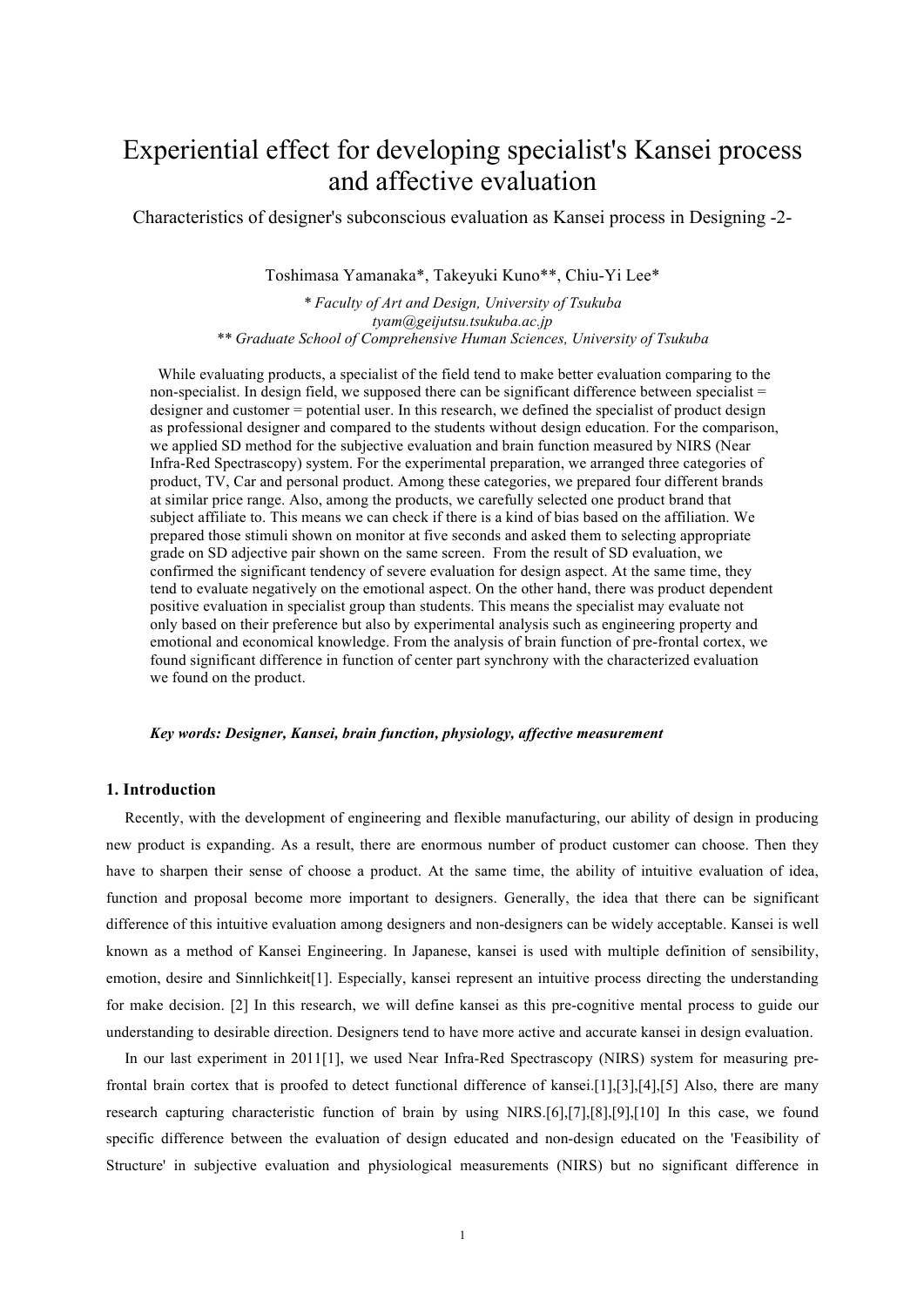evaluation of simple-complex or simple-decorative. This can illustrates the difference of designer's evaluation as well as the effect of design education. However, this result also indicates the educational factor may affect more in technical evaluation than feeling based evaluation such as simplicity. Even though with this result, we still have feeling that designers use tacit knowledge more effectively for intuitive evaluation than common people.

So, in this research, we hired professional designers and students to include significant difference in designing and tried to evaluate if there can be difference in ability and tendency in intuitive evaluation on product design.

## **2. Objective**

1) To investigate difference in design evaluation between professional designers and non-design based university students. 2) Compare the subjective preference between experience based and preference/ownership based evaluation. 3) Compare the subjective evaluation and physiological evaluation by using Near Infra-Red Spectorascopy (NIRS) and find if there are characteristics of design evaluation in brain function.

# **3. Experiment**

#### **3.1 Experimental condition**

There is a difficulty to ask participants, especially professional designers, to place where product placed. Also, it is very difficult to measure physiological condition while participants are moving around. So, the stimuli have to be shown on screen and subjects are asked to sit on chair and look forward without nodding action while experiment.

# **3.2 Subjects**

As the representative of common people, we collected 30 non-design educated university students (age 20-30, 19 male, 11 female). For the professional subject, we could ask 12 professional designers (from three companies, aged 27-44, 8 male and 4 female) from several major Japanese companies.

## **3.3 Measurement system (NIRS)**

For measuring the brain function while evaluation, we used wearable optical topography system WOT-100 (Hitachi-Medico co. Ltd.) that covers major area of frontal cortex.



Figure 1. WOT-100 system.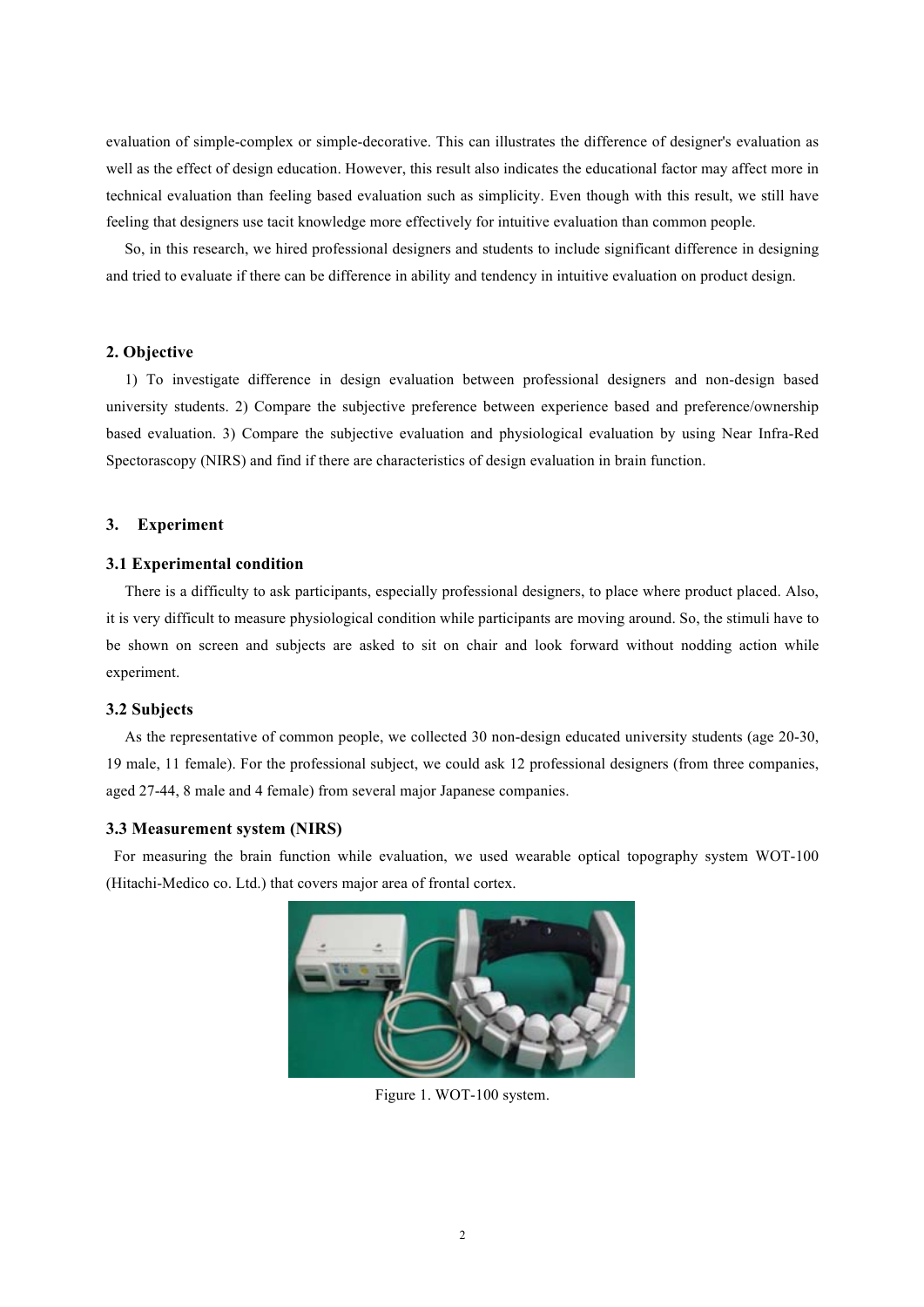

Figure 2. Measuring channel of WOT-100. Based on international 10-20 method, 7 and 16 are the dorsolateral prefrontal cortex (DLPFC).[11], [12], [13]

| Original     | $^{+}$ | $+$    | $+$                | $\Delta \sim 10^{-10}$       | $+$      | $+$    | $+$    | Imitate            |
|--------------|--------|--------|--------------------|------------------------------|----------|--------|--------|--------------------|
| Fresh        | $^{+}$ | $^{+}$ | $^{+}$             | $\blacksquare$               | $+$      | $^{+}$ | $^{+}$ | Board              |
| Beautiful    | $^{+}$ | $^{+}$ | $^{+}$             | $\sim$                       | $^{+}$   | $^{+}$ | $^{+}$ | Ugly               |
| Functional   | $^{+}$ | $+$    | $^{+}$             | <b>Contract Contract</b>     | $+$      | $^{+}$ | $+$    | Poor functioned    |
| Expensive    | $^{+}$ | $^{+}$ | $^{+}$             | <b>Contract</b>              | $^{+}$   | $^{+}$ | $^{+}$ | Affordable         |
| Desirable    | $^{+}$ | $^{+}$ | $^{+}$             | $\sim 100$                   | $^{+}$   | $^{+}$ | $^{+}$ | Undesirable        |
| Good texture | $^{+}$ | $^{+}$ | $^{+}$             | $\sim$ $-$                   | $^{+}$   | $^{+}$ | $^{+}$ | <b>Bad</b> texture |
| Comfortable  | $^{+}$ | $^{+}$ | $+$                |                              | $ +$ $-$ | $+$    | $^{+}$ | Uncomfortable      |
| Familiar     | $^{+}$ | $+$    | $^{+}$             |                              | $- +$    | $^{+}$ | $^{+}$ | Unfamiliar         |
| Innovative   | $^{+}$ | $^{+}$ | $^{+}$             | $\sim 10^{-1}$               | $+$      | $^{+}$ | $^{+}$ | Conventional       |
| Easy to use  | $^{+}$ | $^{+}$ | $\hspace{0.1mm} +$ | $\sim$ $-$                   | $^{+}$   | $^{+}$ | $^{+}$ | Uneasy to use      |
| Like         | $^{+}$ | $+$    | $+$                | $\mathcal{L}_{\text{max}}$ . | $+$      | $+$    | $^{+}$ | Dislike            |

Table1. SD scale set for subjective evaluation

Table 2. Profiling question (Answered in Yes / No)

| 1. tend to watch trends       | 6. love goods               |
|-------------------------------|-----------------------------|
| 2. tend to impulse buying     | 7. love to consume          |
| 3. tend not to discard things | 8. love memory              |
| 4. easy to empathy            | 9. full of hobby            |
| 5. stick to fixed idea        | 10. eager to get new things |

# **3.4 Subjective Evaluation**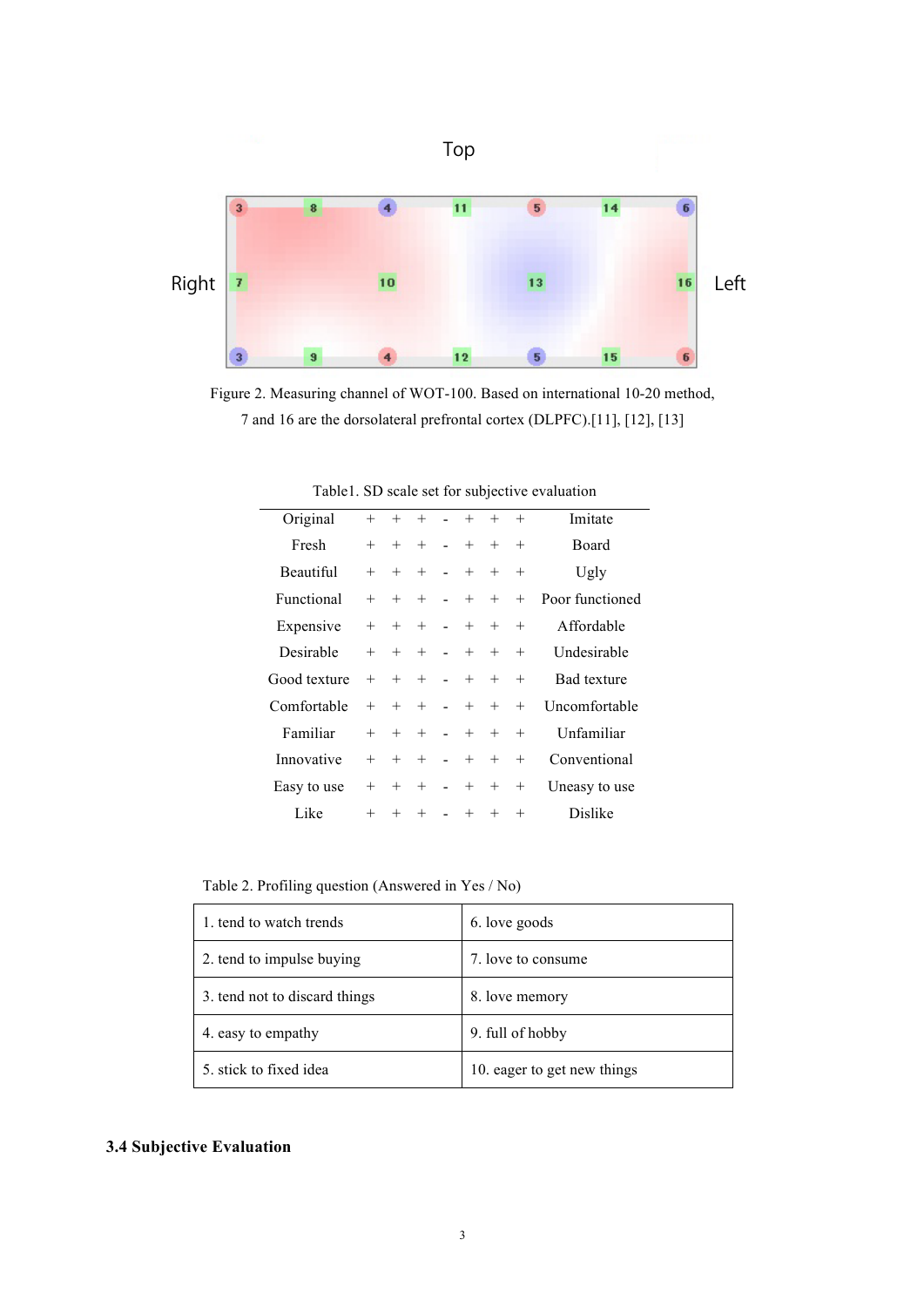Referencing previous research by Sogabe et al, and Terauchi [15] for product evaluation and attachment, we selected 12 adjective sets and prepared seven-point liner scale evaluation. (SD scale)During the experiment, these scales was shown on the monitor screen. Subjects are asked to answer on screen using mouse.

Also, to confirm general tendency toward product, profile questioner has been asked before the evaluation (Table 2.). Also, as post questioner, we confirmed if they possessed product in stimuli after the evaluation session.

# **3.5 Stimulus**

For stimulus depending on the professional designer's major, TV, Car, home electronic products and digital camera are chosen. This variation was important to differ the level of preference.

|                          | If some of professional subject works at the manufactures? |
|--------------------------|------------------------------------------------------------|
| TV                       | Yes / No / No / Yes                                        |
| Car                      | $\rm No$ / Yes / $\rm No$ /Yes                             |
| Home electronic products | Yes / No                                                   |
| Digital camera           | Yes / No                                                   |

Table 3. Product categories and relation to the subjects of professional designers



Figure 3. stimulus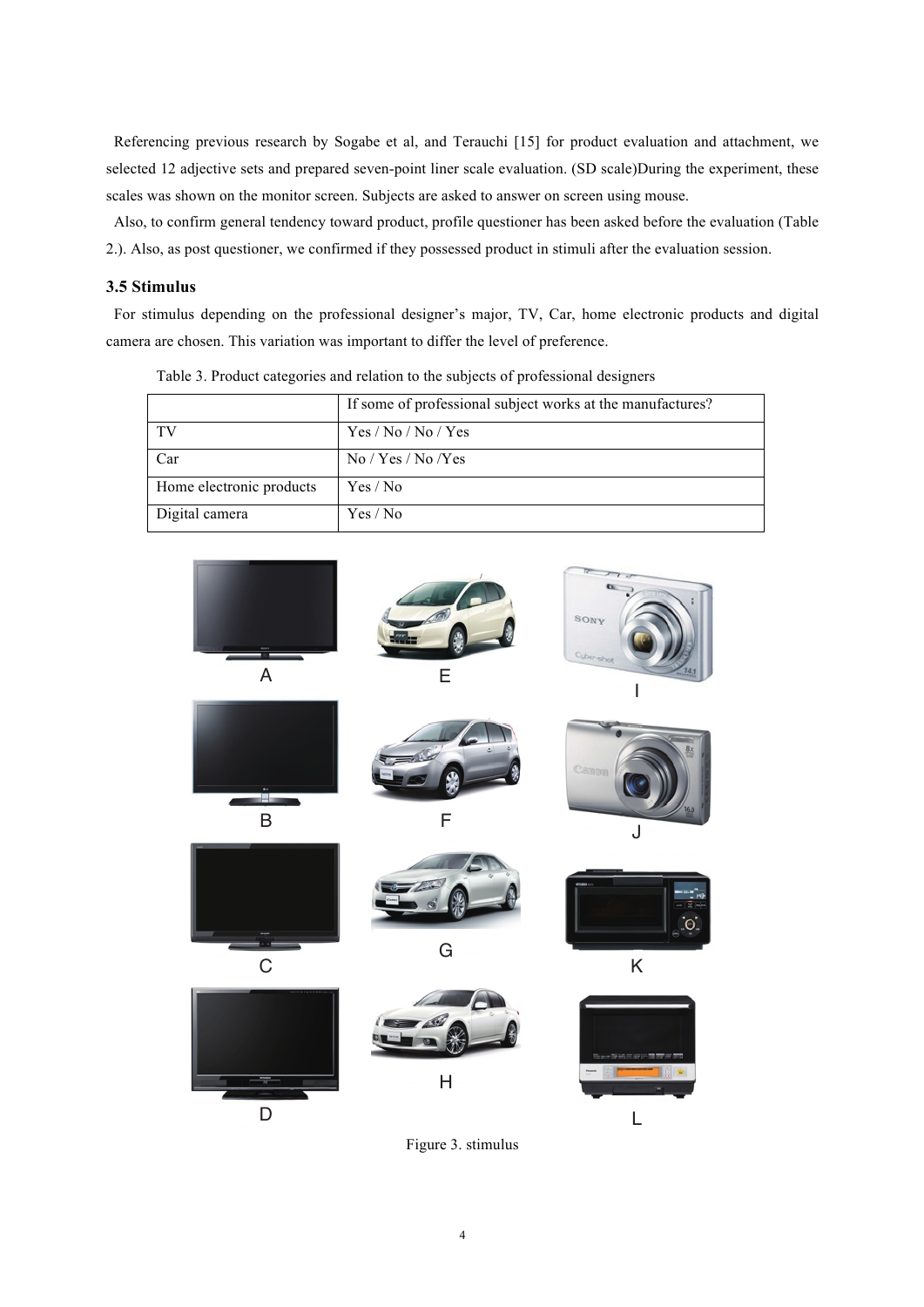# **3.6 Procedure**

Because of the recruiting of professionals, we set up same experimental environment as shown on Figure 4 at subjects' working area, because we had to visit there to perform experiment.

Depending on the size of monitor, we adjusted the distance from monitor screen to subject to keep the same viewing angle.

All monitors are in black and, the brand name and other graphics on the monitor product has been hidden with tape.

Experiment has been consist with:

1) profiling question session (paper based),

2) product evaluation session (on-screen) with physiological measurement of brain function,

2-1) rest (20sec with gaze at center + mark),

2-2) watch product (10sec)

2-3) evaluation on SD-scale on screen

repeat 14 times (including two conditioning stimulus prior to the target stimuli (figure 3.).

3) post question (paper based).

So, subjects experienced 14 times of rest - watch – evaluate session. The experiment has done under certification of research ethic committee of University of Tsukuba.



Figure 4. Experiment set up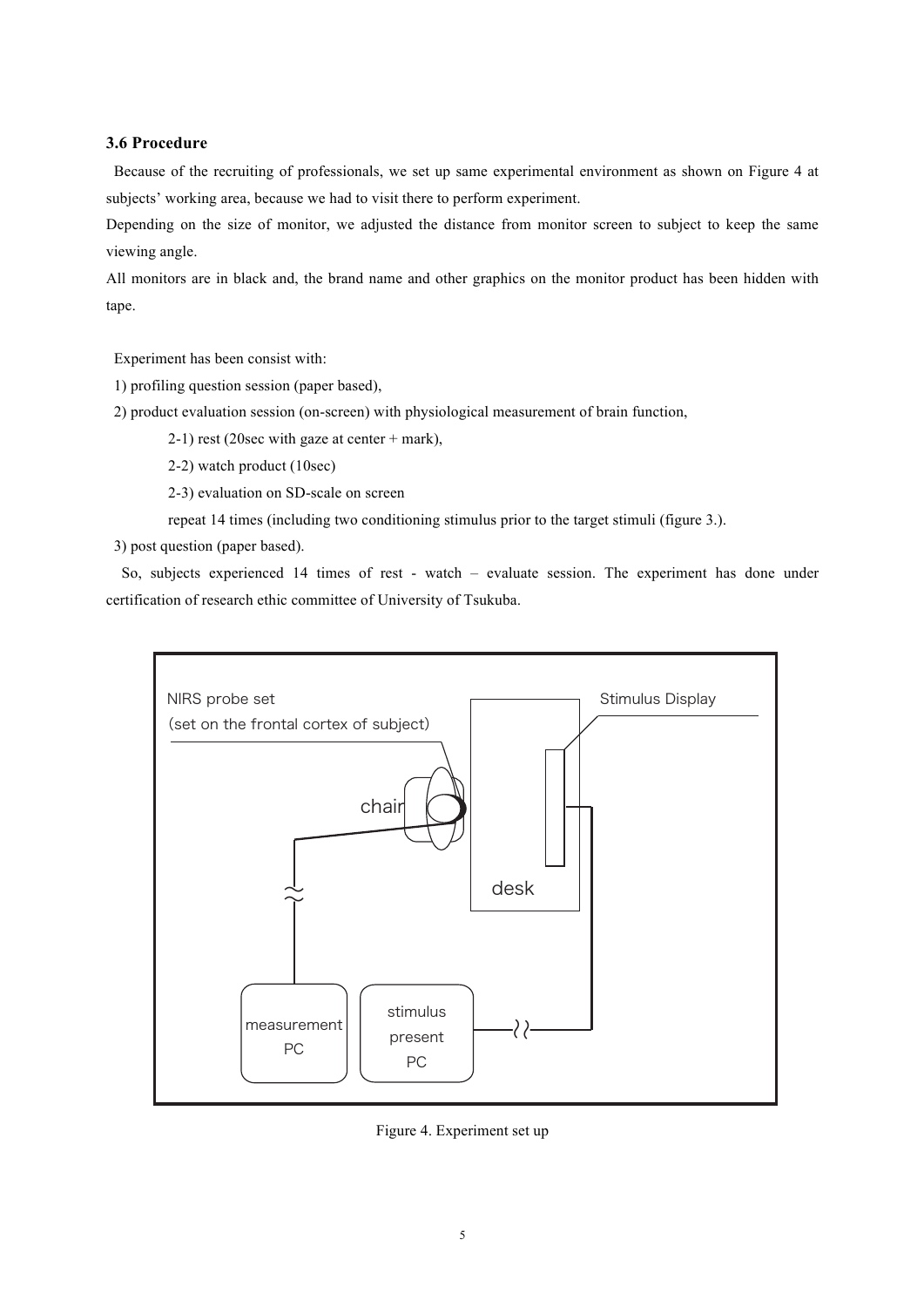# **3.8 result 1: profile questioner**

To know if there are significant profile-category between subject group, non-liner canonical correlation analysis has been applied to the result of answer to the Profiling question. As the result of stepwise method, [1. tend to watch trends] and [7. love to consume ] turned out the effective characteristics to define professional and general university student (canonical correlation coefficient: 0.576). This means professionals aware their tendency to watch trend and more positive for consuming.

## **3.9 result 2: Brain function while evaluation and user groups**

Firstly, to avoid artifact, we applied 0.02Hz for hi-pass and 0.8Hz for low-pass filter. Also, referencing the Fukushima et al [16], we excluded data with more than 0.1 mMmm of difference between sampling. Also, the NIRS data contains natural change of blood flow during the evaluation, we applied subtraction method for normalize data using last 10 second of '2-1) rest' section to zero and last 5 second of '2-2) watch product'.

For first analysis, we used oxyHb for the index of brain function and compare the significant difference between group and measurement channel by product by multiple discriminant analysis.

As a result of discriminating professionals and students, we found two products (C and L) which showed significant difference between professional designers and general university students. In case of C, designers' response tend to be lower on ch11 and greater on ch 13 (see Figure 2.). In case of L, designers' response tend to be grater in ch12 compare to students.

Using the same NIRS response, we checked the correlation between 'preference to the brand' and brain function using the pre questioner of brand attitude. The result showed two products (B and J) showed significant difference between 'prefer to brand' group and 'without prefer to brand' group. In case of B, 'prefer to brand' tend to have greater function in Ch 9. In case of J, 'prefer to brand' tend to have greater function in Ch 15.

Using same NIRS data, we analyzed another grouping using ownership. We set up user group of 'own' and 'notown' for each product. Then applied same analysis using discriminant analysis but there are not any significant result. This is because of the size of 'own' group.

One more grouping pattern we applied was 'know well' and 'barely know'. However, only E showed the significant difference with less functioning ch13 at 'know well' group.

|                                   | product with CHs  |                          |                          | Canonical    |                   |  |
|-----------------------------------|-------------------|--------------------------|--------------------------|--------------|-------------------|--|
|                                   | of significant    |                          | Canonical                | correlation  |                   |  |
| Group                             | diffrence         | <b>CH</b>                | correlation              | coefficient  | positive group    |  |
| Professoinal /<br><b>Students</b> |                   | 11                       | 0.654                    | 1.75         | student           |  |
|                                   | $\mathsf{C}$      | 13                       |                          | $-1.351$     |                   |  |
|                                   | L                 | 12                       | 0.974                    | $\mathbf{r}$ | professional      |  |
| preference to brand               | B                 | 9                        | 0.618                    | $-*$         | prefer to brand   |  |
|                                   |                   | 15                       | 0.662                    | _ *          | prefer to brand   |  |
| Ownership                         | $\qquad \qquad -$ | $\overline{\phantom{a}}$ | $\overline{\phantom{a}}$ | $-*$         | $\qquad \qquad -$ |  |
| Knowledge                         | E                 | 13                       | 0.741                    | $_{-}$ $*$   | barely know       |  |

Table 4. Summary of brain function and subjects' group

\* multiple discriminant analysis could not be performed according to BOX M's statistical check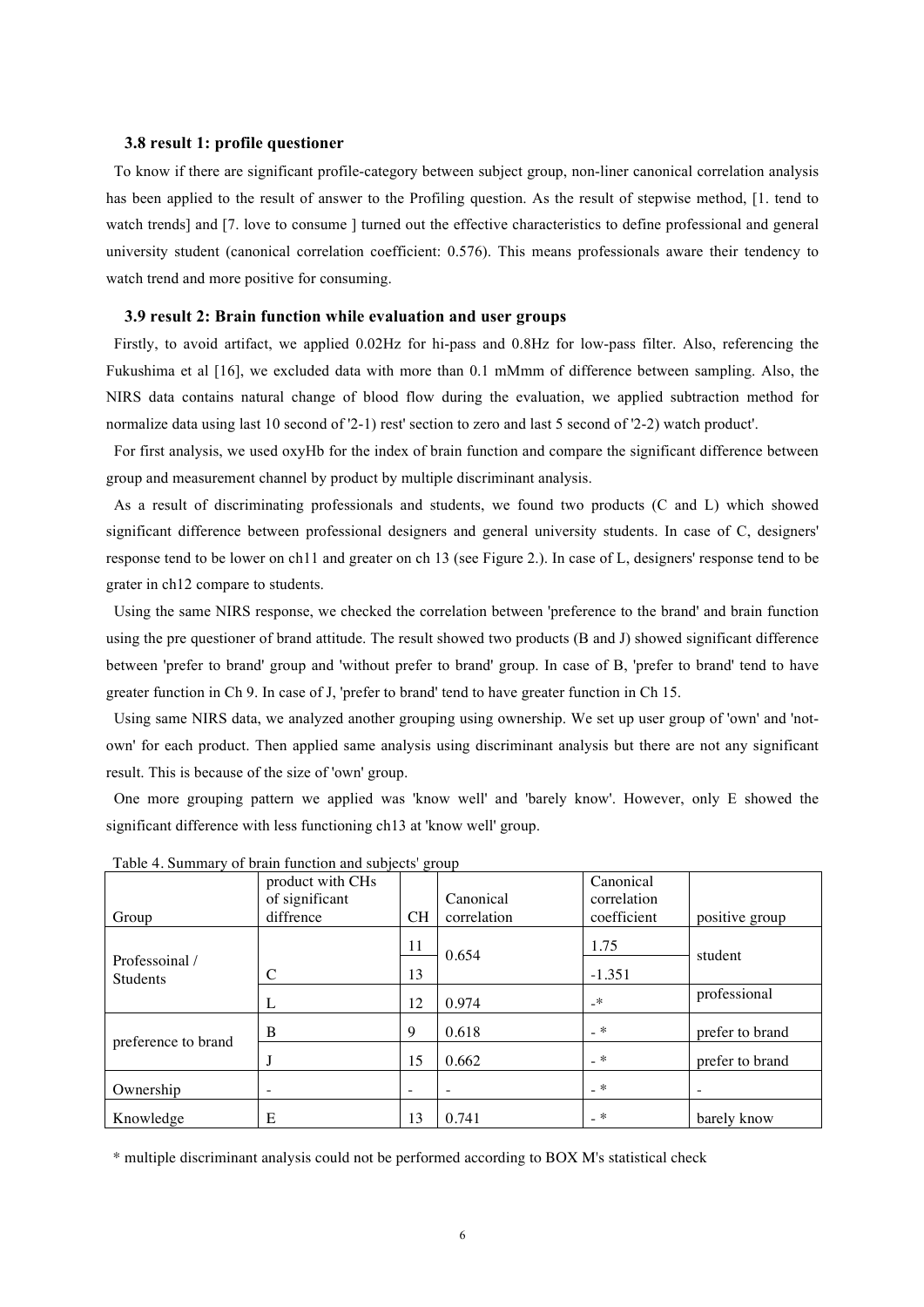# **3.9 result 3: SD scale evaluation and user groups**

At each time after the product viewing subjects evaluated their feeling using 7-point SD scale. Using same subjects' category, we analyzed the result if there are effective SD-scale for distinguish groups using same method to NIRS case (3.8).

For first analysis, we used 12 pairs of SD scales for the independent valuable and compare the significant difference between group by product using multiple discriminant analysis.

As a result of discriminating professionals and students, we found eight products (A, B, C, D, E, F, G and H) showed significant difference. In case of A, only Like-Dislike sale was effective and designers' response tend to be dislike on this product. In case of B, only the Expensive-Affordable scale was effective and designers' response tend to be affordable on this product. For the product C, three scales: Fresh-Board, Comfortable-Uncomfortable, Innovative-Conventional are determined as effective factor. In this case, professionals tend to evaluate Innovative, uncomfortable but Fresh. For product D, only Comfortable-Uncomfortable was effective and professionals tend to evaluate Uncomfortable. On the product E, professionals tend to evaluate Affordable. For F, professionals evaluate Affordable but Bad-textured. For the product G, Box M linearity test showed the result could not applied to linear discriminant analysis. However, checking the average of most significant scale, professionals tend to evaluate Affordable. For product H, professionals tend to evaluate Affordable. Most effective SD scale discriminate professionals and students in case of E-H was Expensive-Affordable. This can be because of their economical situation not the design ability. But the case of A-D, effective scale was different depending on the product.

Using the same SD evaluation, we checked the correlation between 'preference to the brand' using the pre questioner of brand attitude for each product. The result showed three products (B, J and I) showed significant difference between 'prefer to brand' group and 'without prefer to brand' group. In case of B, Box M linearity test showed the result could not applied to linear discriminant analysis. However, checking the average of most significant scale, 'prefer to brand' group tend to evaluate the product as Familiar. In case of J, 'Functional-poor Functioned' became most effective SD scale to distinguish group and 'prefer to brand' tend to evaluate Functional for the product. In case of I, 'prefer to brand' tend to evaluate Innovative than 'not preferred to brand' group.

Using same SD evaluation data, we analyzed grouping of ownership. In this case, only the product A showed clear different response by group. In this case, the 'Owner' group evaluate 'Familiar' to the product.

One more grouping pattern we applied was 'know well' and 'barely know'. This case, G and H showed the significant difference. In case of G, 'barely know' group tend to evaluate Ugly. In case of H, 'know well' group tend to evaluate Expensive but Conventional.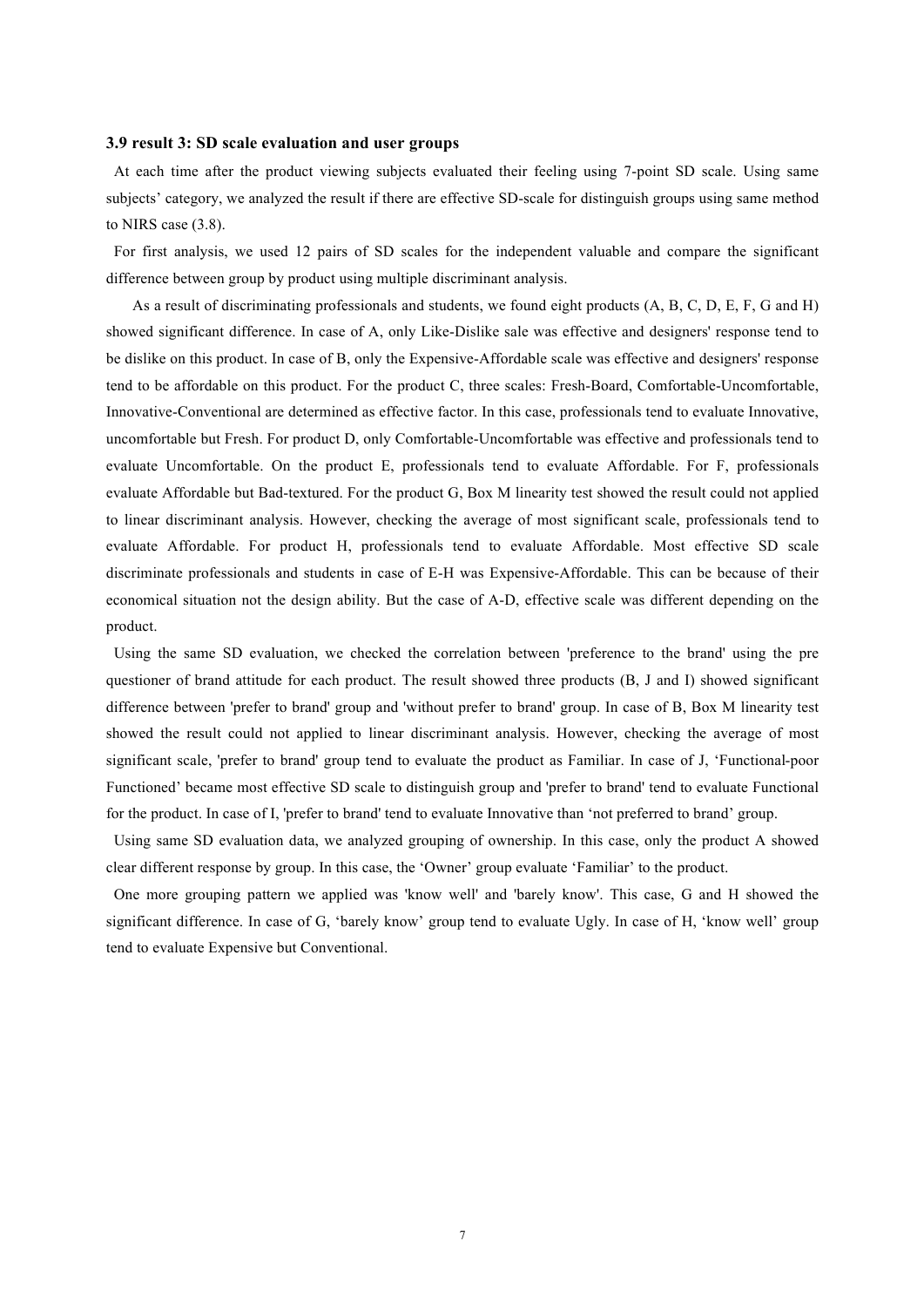|                            | product<br>with           |                               |                          |                            |                 |                               |
|----------------------------|---------------------------|-------------------------------|--------------------------|----------------------------|-----------------|-------------------------------|
|                            | <b>SDscales</b><br>of     |                               |                          |                            |                 |                               |
|                            | significan                |                               |                          | Canonical                  |                 |                               |
| Group                      | $\mathbf{f}$<br>diffrence | SD scale                      | Canonical<br>correlation | correlation<br>coefficient | positive group  | Evaluation by<br>professional |
|                            | A                         | Like-Dislike                  | 0.654                    | $1.000\,$                  | student         | dislike                       |
|                            | B                         | Expensive-Affordable          | 0.459                    | 1.000                      | student         | affordable                    |
|                            |                           | Fresh-Board                   |                          | 0.653                      | professional    | fresh                         |
|                            | $\mathcal{C}$             | Comfortable-<br>Uncomfortable | 0.630                    | $-1.070$                   | student         | uncomfortable                 |
|                            |                           | Innovative-Conventional       |                          | 0.898                      | professional    | innovative                    |
| Professoinal<br>/ Students | D                         | Comfortable-<br>Uncomfortable | 0.575                    | 1.000                      | student         | unfconfortable                |
|                            | E                         | Expensive-Affordable          | 0.494                    | 1.000                      | student         | Affordable                    |
|                            | $\mathbf F$               | Expensive-Affordable          | 0.513                    | 0.606                      | student         | Affordable                    |
|                            |                           | Good texture-Bad texture      |                          | 0.656                      | student         | Bad texture                   |
|                            | G                         | Expensive-Affordable          | 0.700                    | $-$ *                      | student         | Affordable and dislike        |
|                            | H                         | Expensive-Affordable          | 0.693                    | 1.000                      | student         | Affordable                    |
|                            | $\, {\bf B}$              | Familiar-Unfamiliar           | 0.409                    | $-$ *                      | prefer to brand |                               |
| Preference<br>to brand     | I                         | Functional-Poor<br>functioned | 0.352                    | 1.000                      | prefer to brand |                               |
|                            | J                         | Innovative-Conventional       | 0.337                    | 1.000                      | prefer to brand |                               |
| Ownership                  | $\mathbf{A}$              | Familiar-Unfamiliar           | 0.402                    | 1.000                      | Owner           |                               |
|                            | G                         | Beautiful-Ugly                |                          | $-1.094$                   | barely know     |                               |
|                            |                           | Functional-Poor<br>functioned | 0.363                    | 0.769                      | well know       |                               |
| Knowledge                  |                           | Easy to use-Uneasy to use     |                          | 0.744                      | well know       |                               |
|                            | H                         | Innovative-Conventional       | 0.171                    | $-0.817$                   | barely know     |                               |
|                            |                           | Expensive-Affordable          |                          | 1.090                      | well know       |                               |

| Table 5. Summary of SD evaluation and subjects' group |  |  |  |
|-------------------------------------------------------|--|--|--|
|-------------------------------------------------------|--|--|--|

\* multiple discriminant analysis could not be performed according to BOX M's statistical check

# **4. Discussion**

# **4.1 Brain function and subject group**

Contrary to expectation, only two products showed clear difference in brain function by professionals and students. In both case, different functioning area was ch11 or ch12. These are Orbitofrontal cortex area and still undefined clearly but regarded as sensibility. However, we could find only two products case so it is hard to say this is the characteristics of professional.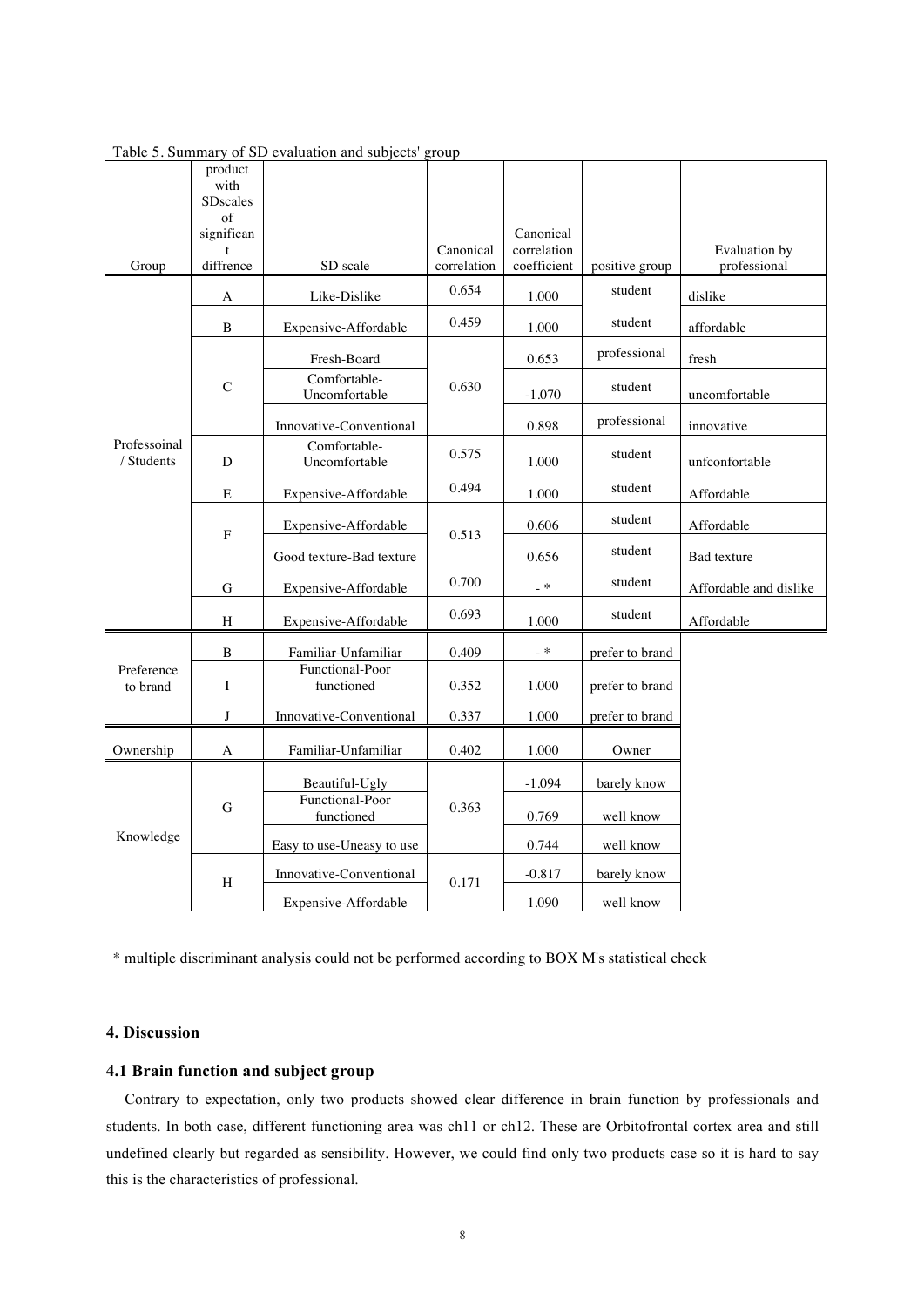Depending on the preference, ownership and knowledge, while only found on two products, ch9 and 15 tend to be activated while the subjects preferred. This can be a very little tendency found in combination of particular product and subject group.

Since we had to omit data because of artifacts, we have to increase the number of the subject and we may have more concrete relation between subject's tendency and brain function.

#### **4.2 Subjective evaluation (SD scale) and subject group**

Clear different evaluation tendency has been found in 8 out of 12 product between professional designers and university students. Although the effective scale was differed depending on the product, 'Expensive-Affordable', evaluation in price dependent scale, has been most characteristic. In addition, car products tend to be differently evaluated by professionals and students in 'Good texture-Bad texture'. Assuming that this scale as the functional evaluation, there was difference in evaluation in functional or economical point of view. This may reflect the different economical status of professionals and students. In the contrary, there was more feeling based difference in TV products such as 'Like-Dislike', 'Fresh-Board', 'Comfortable-Uncomfortable'. However, as the tendency of evaluation, professionals did more critical evaluation than students. Although this found only in few products, this point can be regarded as the professional's characteristics. This feeling based evaluation may originate not only from professional training but preference to brand or ownership. The result of discriminant analysis using preference to the product, ownership and knowledge, there were fewer products showed clear difference based on these subjects profile but almost of the case, group of 'prefer to brand', 'Owner' and 'well know' gave the positive evaluation. This can be the cause of attachment effect. However the effect is not strong enough to affect any kind of product and still the professional tendency was stronger.

# **4.3 Brain function measurement and Subjective evaluation.**

From the profile data, it was assumed that professional designers tend to have following trend and more eager to consume. From the SD evaluation, it is said that designers tend to do more criticized evaluation.

Interesting point was that only the product C showed difference in both brain function and subjective evaluation between professional designer and students. This product was the only non-Japanese and all the subjects were Japanese. This means the effect of knowledge, preference were very different depending on the professional experience.

.

## **5. Conclusion**

Our last research, we found difference in the kansei process between design educated people and non educated only in evaluation of structure of the product, not the shape evaluation nor like-dislike. In this research, we could define the professionals' characteristics can be characterized as criticizing evaluation. Comparing the subjective preference of experience based and preference/ownership based, preference and ownership effect was not so stronger than professional aspect. In other words, there we confirmed smaller effect of affiliation in case of professionals. In comparison of subjective evaluation and brain function, we found more related phenomenon in 'preference to brand' aspect but not related in other aspects. Only we have to point out 'when subjects affected very clear difference', in case of C, the brain function showed similarity. This means, the brain function in frontal cortex measurement can be more linked to the preference-based evaluation than professional aspect. With this